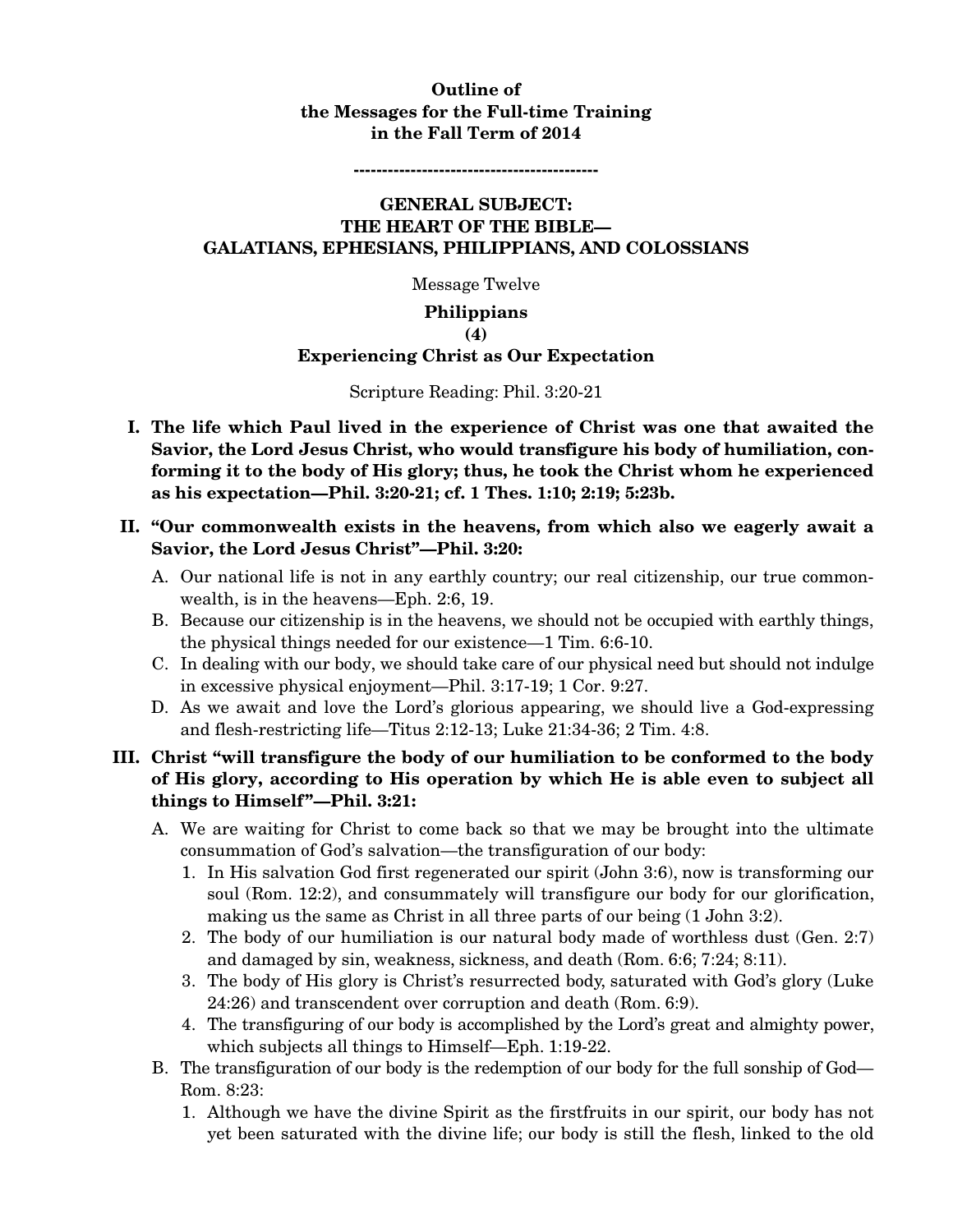creation, and it is still a body of sin and death that is impotent in the things of God— 6:6; 7:24; cf. 2 Cor. 5:4.

- 2. Hence, we groan together with the creation and eagerly await the glorious day when we will obtain the full sonship, the redemption and transfiguration of our body—Rom. 8:19-23.
- 3. The redemption of our body is through the saturation of the divine element by the sealing Spirit of God—Eph. 1:13; 4:30; 1 Cor. 1:30; Luke 21:28.
- C. The transfiguration of our body will be the glorification of our entire being—Rom. 8:30, 17; 1 Pet. 5:10; 2 Tim. 2:10:
	- 1. Objectively, glorification is that the redeemed believers will be brought into the glory of God to participate in the glory of God—Heb. 2:10a; 1 Pet. 5:10a.
	- 2. Subjectively, glorification is that the matured believers will manifest from within them, by their maturity in life, the glory of God as the element of their maturity in life—Rom. 8:17-18, 21; 2 Cor. 4:17:
		- a. The Lord is in us as the hope of glory to bring us into glory—Col. 1:27.
		- b. At His coming back, on the one hand, He will come from the heavens with glory (Rev. 10:1; Matt. 25:31), and on the other hand, He will be glorified in His saints— 2 Thes. 1:10:
			- (1) His glory will be manifested from within His members, causing their body of humiliation to be transfigured into His glory, conforming it to the body of His glory—Phil. 3:21.
			- (2) Thus, the unbelievers will marvel at Him, admire Him, wonder at Him, in us, the believers.

# **IV. We are on the way of being brought into glory for our full sonship by the sanctifying work of the Spirit—Heb. 2:10-11; 1 Thes. 5:23; Eph. 5:26-27; Rom. 8:23:**

- A. Christ as the Author, or the Captain, of salvation leads God's many sons into glory, the corporate expression of God, by saving them organically through sanctification; sanctification is God's "sonizing"—Heb. 2:10-11; Eph. 1:4-5; 1 Thes. 5:23; Rom. 5:10:
	- 1. God's chosen ones are made His sons by His sanctifying Spirit (15:16; Gal. 4:6); however, we may not live in our sonship because we may not care for the sanctifying Spirit speaking and working in our spirit—Rom. 15:16; 8:4; Eph. 5:26.
	- 2. Today we must learn to live by the Spirit, to serve by the Spirit, to act according to the Spirit, and to have our being altogether by the Spirit, with the Spirit, and according to the Spirit all day long—Rom. 1:1, 9; 8:4; Phil. 3:3; Zech. 4:6.
	- 3. Then we need to grow in the life of Christ with the proper nourishment in the Spirit; we can be nourished in three ways: by reading the holy Word, by listening to the spiritual speaking, and by coming to the meetings—John 8:31-32; Eph. 5:26; Rev. 2:7; Psa. 73:16-17, 22-26; 77:13.
- B. God's chosen ones become holy and without blemish before Him and are predestinated unto sonship "in love"—Eph. 1:4; 3:17; 4:2, 15-16; 5:2; 6:24; Rev. 2:4:
	- 1. Love in Ephesians 1:4 refers to the love with which God loves His chosen ones and His chosen ones love Him; it is in this love, in such a love, that God's chosen ones become holy and without blemish before Him.
	- 2. First, God loved us; then this divine love inspires us to love Him in return; in such a condition and atmosphere of love, we are saturated with God to be holy and without blemish, just as He is—1 John 4:19; Psa. 31:23a; 116:1; Mark 12:30.